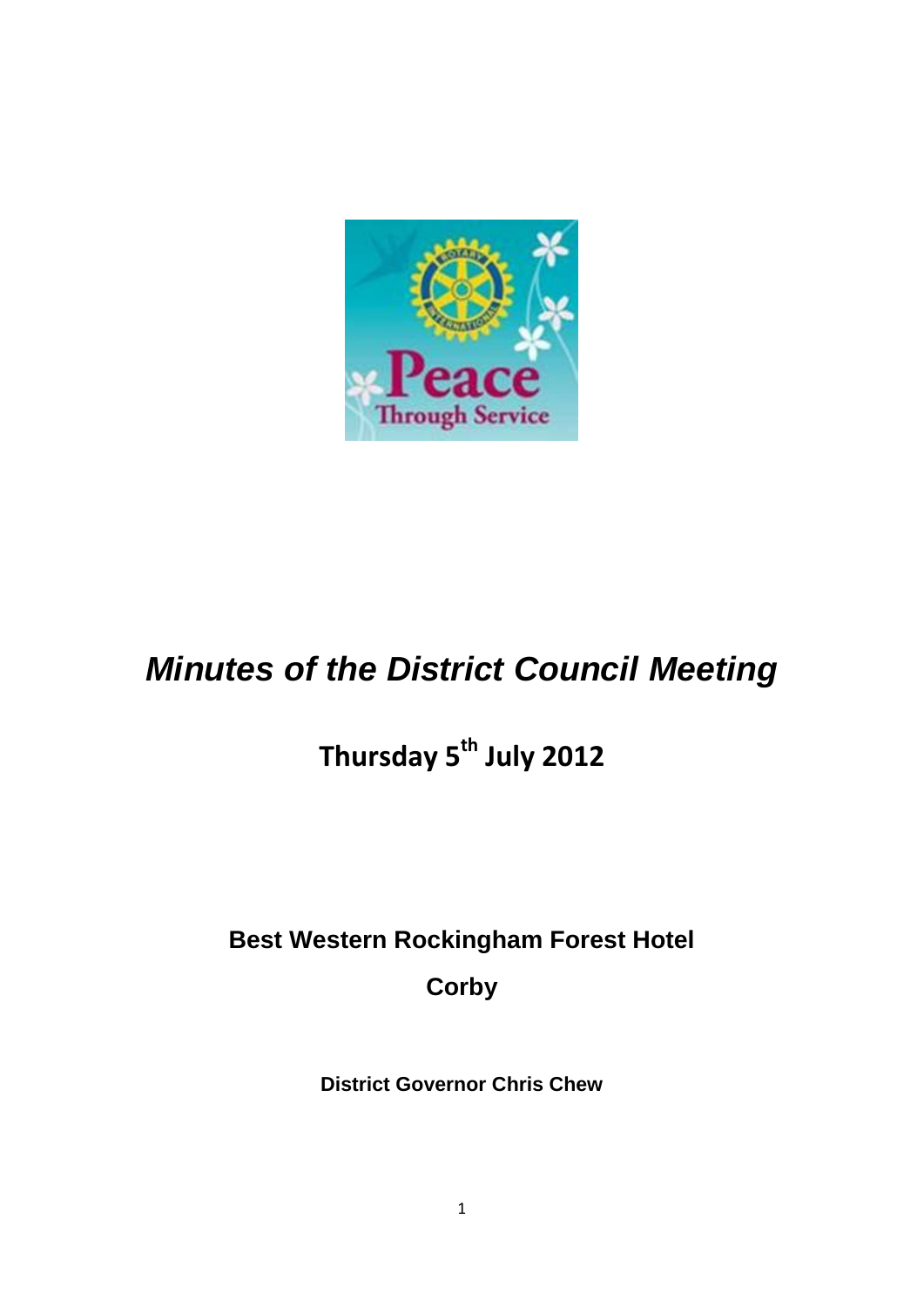## **Rotary International District 1070 Council Meeting, Thursday 5th July 2012**

District Governor Chris Chew chaired the meeting which was held at the Best Western Rockingham Forest Hotel on Thursday 5 July 2012 commencing at 7.30pm.

There were 181 Rotarians present from 70 Clubs (Area A 11; B 11; C 8; D 11; E 12; F 8; G 11 Clubs represented).

#### **C. 12/13. 01 Welcome and Apologies**

District Governor Chris welcomed all who were present, in particular asking those attending their first Council meeting and members of the newly chartered Club of Kettering Tresham, to stand to be recognised.

Apologies were received from:

**Past District Governors:** Barry Hasdell, Terry Watts, Ron Watson and John Butcher

**Officers:** Geof Nichols (Assistant Governor Area A), Eric Lennox (Assistant

Treasurer), Peter Brearley (LDTC Chairman) and John Cookson (Webmaster).

**Clubs:** Ashby Hastings, Boston, Hinckley, Kempston, Kimbolton Castle, Leicester Novus, Peterborough Minster, Stamford and Towcester.

**Individuals:** Les Aldrich, Paul Barns, Malcolm Mann, Hilary Painter, Bob Skinner, Keith Smith and Stuart Silby.

#### **C. 12/13. 02 Act of Remembrance**

DG Chris named the following Rotarians known to have passed to higher service since the previous Council Meeting: Geoff Beardsley (Melton Mowbray), Marc Coleman (Brackley), Phil Denny (Biggleswade), Geoff Halliday-Pegg (Bourne), Mark Howe (Bedford Park), Hasse Marrum (Northampton Becket) and Tony Scott (Kimbolton Castle). All present stood in an act of remembrance.

#### **C 12/13. O3 Minutes of the last District Council Meeting**

AG Garner Roberts proposed that the minutes of the Council meeting held on Tuesday 17 April 2012 should be agreed as a true record. This was seconded by PDG Roger May, unanimously agreed, and signed by District Governor Chris.

#### **C 12/13. 04 Matters Arising**

DG Chris announced and congratulated Geoff Blurton (Kettering) on his election unopposed as District Governor for the year 2015/16.

#### **C 12/13. 05 Awards Presentation by Immediate Past District Governor**

**District Photographic Competition Awards.** At the invitation of DG Chris, Immediate Past District Governor Linda May announced the winners of the photographic competition and presented certificates to Graham Walker (Peterborough Werrington) as winner and runner up in the Transport Section and to Jim Steel (Blaby Meridian) as winner of the Seasons category.

**RI Presidential Citations 2011-12.** IPDG Linda announced that as a result of the very careful checking by RI of information against the RI Database on 31 March 2012 no Club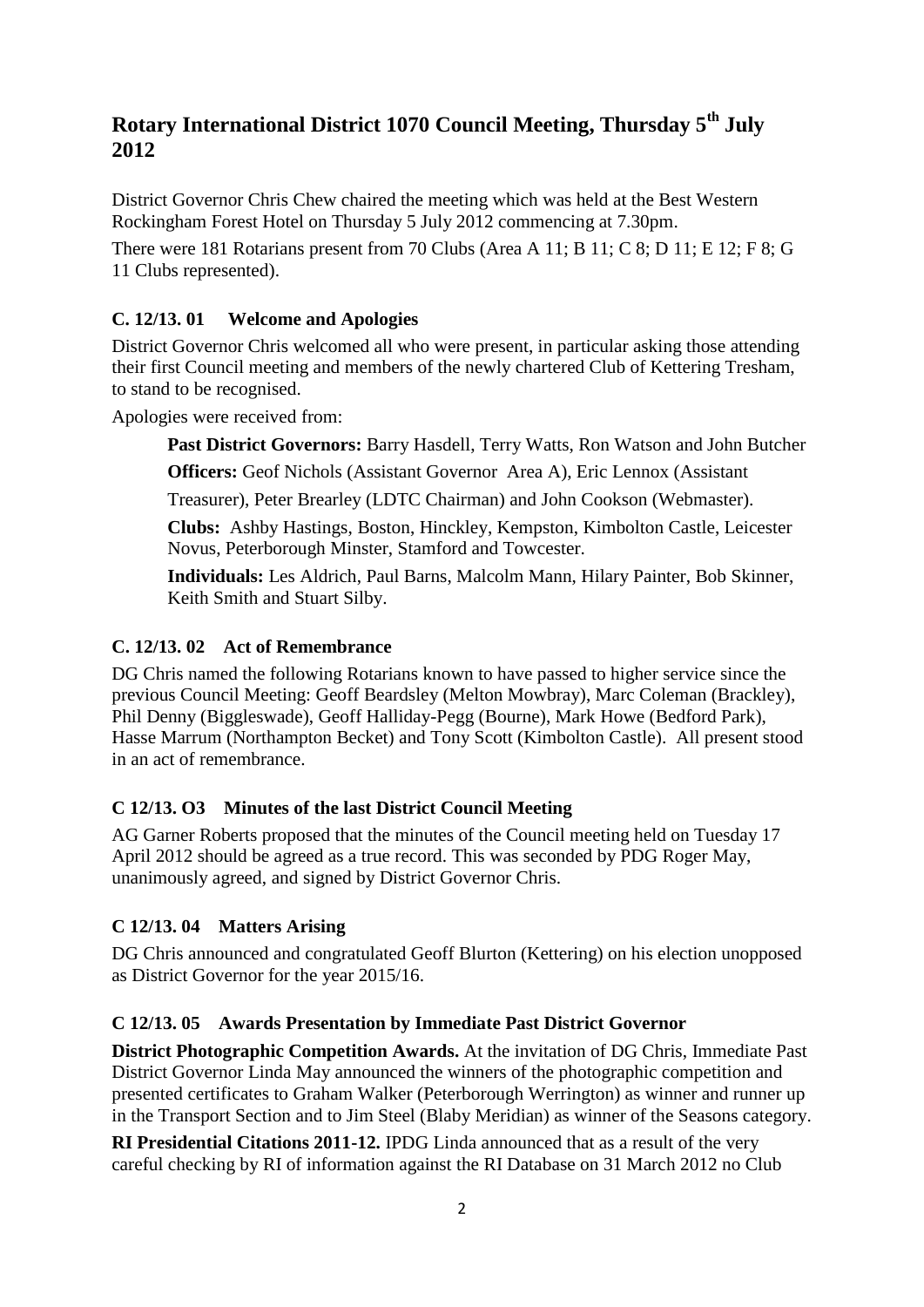within Rotary International in Great Britain and Ireland had been awarded a Citation. She believed that some Clubs in our District may have achieved the requirements including personal donations by each member to the Annual Programme Fund and Club average contribution of at least US\$100 but these had not been recorded in the database by the required date.

The District Governors within RIBI had agreed that Clubs, who had achieved the membership criteria according to the RI database, and the per capita giving according to the District figures at the end of March, should be recognised. She therefore presented District Governor Club Recognition Awards to Grantham, Grantham Kesteven, Peterborough Werrington and Ramsey.

#### **C 12/13. 06 District Governor's Report**

**Re Districting.** DG Chris referred to his written report and said that RI requested RIBI to review geographic boundaries and membership with a view to an ideal District having 65-75 Clubs and 2,500 members. He had been appointed to the RIBI committee which would start the review process on Friday  $13<sup>th</sup>$  July 2012.

Patrick Boylan (Leicester) said that the situation had been of concern for a long time and that the current boundaries made no sense. He considered Districts should be based on administrative boundaries.

Bob Seery (Thrapston & Raunds) said that this was a sensitive matter which could be controversial. He urged that this was addressed very carefully with the full agreement of Clubs.

DG Chris said that the geography of where people worked and lived was more important than administrative boundaries. He had obtained a place on the committee in order to ensure that any changes were agreed with Clubs and Districts rather than imposed.

**Social Media.** DG Chris referred to the importance of social media and that a presentation was scheduled for this meeting.

DG Chris then made the following statement to the meeting:

**"An incident has occurred involving a former member of the District Executive.**

**At the moment we are liaising with the Police.**

**We ask for your patience and trust at this time.**

**Further information will be provided as and when it is available and appropriate to share.**

**Be assured this matter does not affect the public in any way.**

**As you will appreciate we cannot give you more specific information."**

No further comment was made at this point in the meeting.

#### **C12/13. 07 District Secretary**

District Secretary Dick Parsley referred to the report circulated by his predecessor Barry Hasdell.

He thanked Club Secretaries for the work they had done on updating the District Database and reminded them that details of any members as at 30 June not shown in the database must be advised to the District Treasurer.

He added his congratulations to Geoff Blurton (Kettering) on election of as DG 2015/16 and drew attention to the fact that this would create another Assistant Governor vacancy for next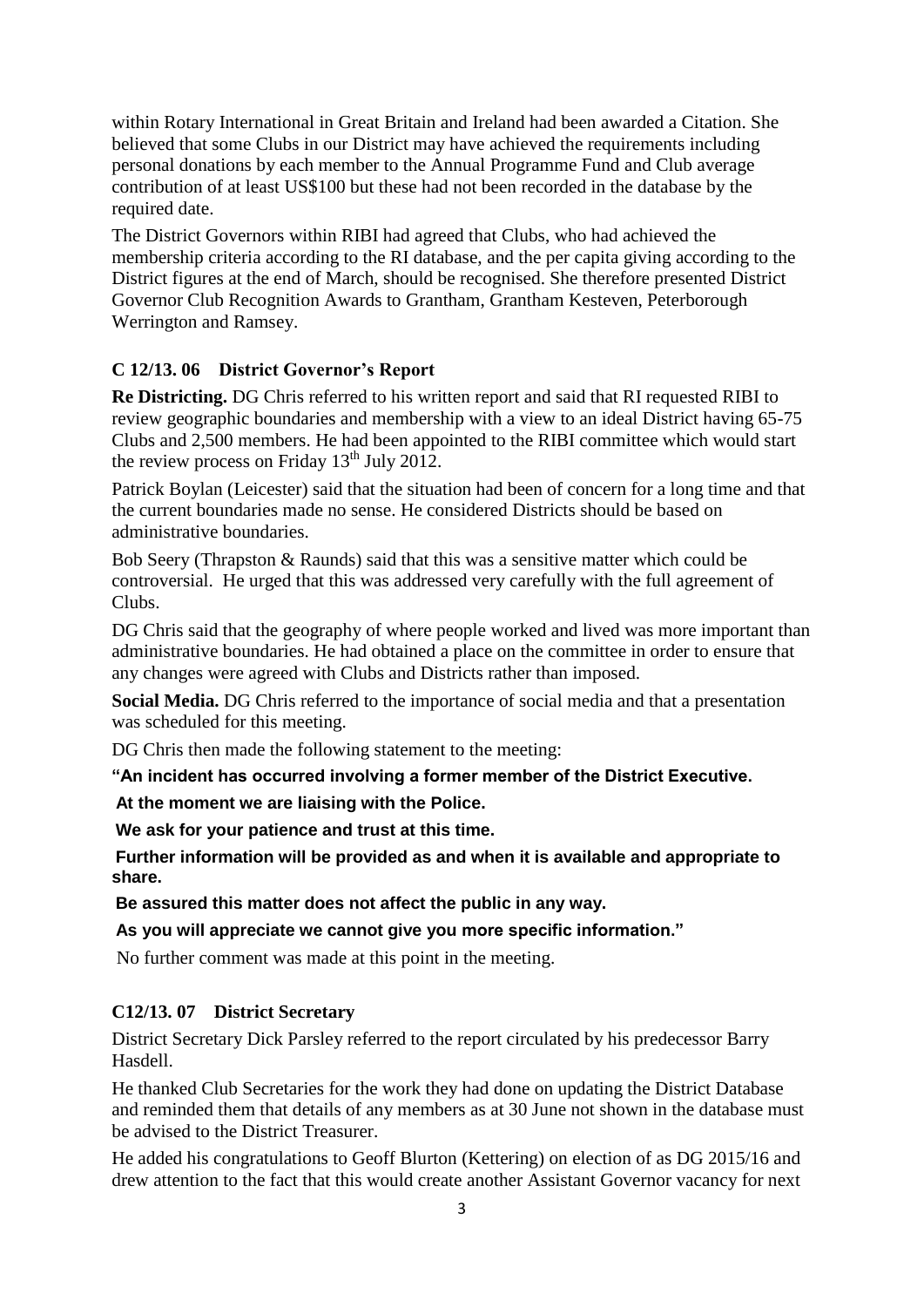year bringing the total to four. New blood was welcomed and anyone interested should discuss this with DG Elect Margaret Morley or DG Nominee Ken Billington.

The President of Stamford Burghley would now be Tony Palmer in place of Paul Johnson.

DS Dick asked that each Club ensure they take home their new District Directories.

**Protection, Equality & Diversity.** David Brown (Wreake Valley) said that after three years he had now relinquished his position of RIBI Protection Officer but DG Chris had added Equality and Diversity to his portfolio; he noted that DGN Ken Billington was now the RIBI Equality & Diversity Officer. The long awaited introduction of the Independent Safeguarding Authority was now scheduled for November.

He drew attention to the importance of each Club confirming adoption of the Health  $\&$ Safety, Protection, and Equality & Diversity policies at the first Club Council meeting of the year and this being confirmed by the signature of the new President. This would ensure the maximum help from RIBI and the insurers in the event of a problem.

## **C 12/13. 08 District Treasurer's Report**

DG Chris apologised to the meeting for the fact that the proposal to approve the District Accounts for the year ended 30 June 2011 must be withdrawn.

He had spoken to the Treasurer concerning the muddled situation in the District accounts, and at his request, the Treasurer had resigned.

In accordance with his authority to fill a casual vacancy, DG Chris was pleased to confirm that Geoff Richardson (Huntingdon Cromwell) had agreed to accept the position of Treasurer for 2012/13.

Although only in the post for five days DT Geoff advised the capitation invoices were in the baskets for Clubs.

#### **C 12/13. 09 Matters referred to the District Executive and now referred back for District Council approval.**

DS Dick referred to the revised District Standing Orders which had been circulated. The two significant items previously agreed by District Council and now included were changes to the limit on Conference Funding commencing on 1 July 2013 and the reduced provision of Distinct Directories.

DGN Ken proposed the approval of the revised Standing Orders of the District. This was seconded by PDG Richard Hyde and unanimously agreed.

## **C 12/13 10 Assistant Governors' Reports**

The only addition to the written reports was that AG Robin Green (Area F) advised that on 23 June 2012 Northampton Apollo had passed a resolution to disband the Club. On the good side all members would be continuing their enjoyment of Rotary membership in the Northampton satellite group or Kettering Tresham.

#### **C 12/13 11 Rotary Foundation**

John Dehnel advised that the deadline for District Grant applications had been extended until the end of next week (Saturday  $14<sup>th</sup>$  July 2012). RI had advised there was still time to put forward a bid for a Vocational Training Teams and this might be for Africa in conjunction with Mercy Ships.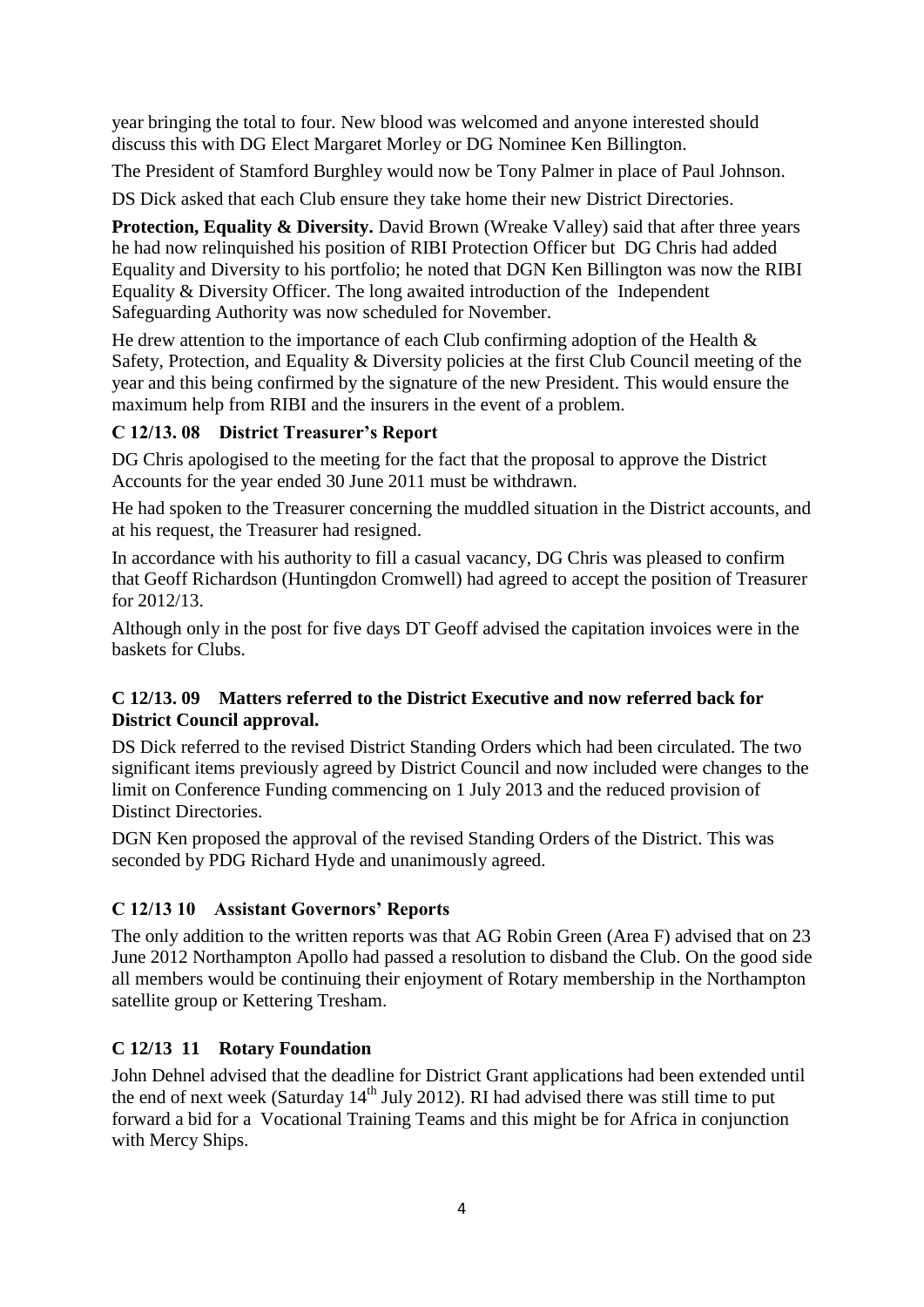In June nearly one hundred donations had been made by Clubs in the District and the total for the year was US\$231,000 with an average of US\$85 per member. He congratulated Holbeach on giving the highest with an average of US\$158 per member and runners up Ashby de la Zouch with US\$151. It was disappointing that one Club had still given nothing.

For Polio, since 2008 the District had raised £380,000 with an average of £141 per member and he expected our District to be second highest within RIBI for the Bill Gates Challenge.

### **C 12/13. 12 Project Team Chainmen's Reports**

**a) New Generation.** Moira Bartlett advised that the new Rotaract District Representative (Chairman) is Clara Machell (Rotaract Club of Kettering Phoenix).

Andrew Cowling (Northampton) said he expected the Rotary Youth Leadership Award course starting on 28 July 2012 would be full although two Clubs had yet to advise their candidates for paid places. Rotarians are welcome to visit the course on Sunday 29 July between 1430 and 1630.

**b) Community.** Tony Robbs said that there was a vacancy for a District Environmental project leader to take over from Bill Burton (Bedford Park) who had completed a successful fifteen years in the post. Consideration was being given to setting up a Resilience plan to deal with post disaster situations and a lead member for the committee was still required.

Simon Adlam (St Neots St Mary's) reported on a successful Kids Out. 45 Clubs from our District had enabled 2,010 children to participate. The event had made a small profit and he thanked Shepshed Charnwood for their financial contribution.

Tony Robbs drew attention to the joint Community and Vocational handbook available on the District website.

**c) Vocational Service.** DG Chris said that the intention was to give a greater emphasis to Vocational Service. Vocation Chairman Mary Whitehead advised that the joint Community and Vocational handbook included some Vocational ideas which Clubs could choose to use as part of their service. Sharing new ideas between Clubs would be important and she asked AGs to help publicise successful events..

**d) International Service.** Roger Neuberg said that a new Shelterbox speaker co-ordinator would be announced shortly. Only four Clubs had provided International project reports for him to pass on to RIBI and he requested that more Clubs provide reports to him.

Support Team Chairmen's Reports

**e) Communications.** David Morris advised that the closing date for the Club Bulletin Competition is 15 July 2012.

Jo Westwood (Melton Aurora) gave an informative talk on the importance of Social Media. With the fast advance of communications preferences this would be an important method of communicating with the public including "Rotarians in waiting". So that training could be made available, she asked each Club to complete and return the Social Media Questionnaire available on the District website.

**f) Leadership, Development & Training.** DG Chris advised that a Committee meeting had been held the previous day but that Peter Brearley was unable to attend this District Council meeting.

**e) Conference.** Neville Thompson said that the last sentence of the third paragraph of the report on Telford should be deleted. There would be no charge for those attending the Friday evening event who had not purchased a meal.